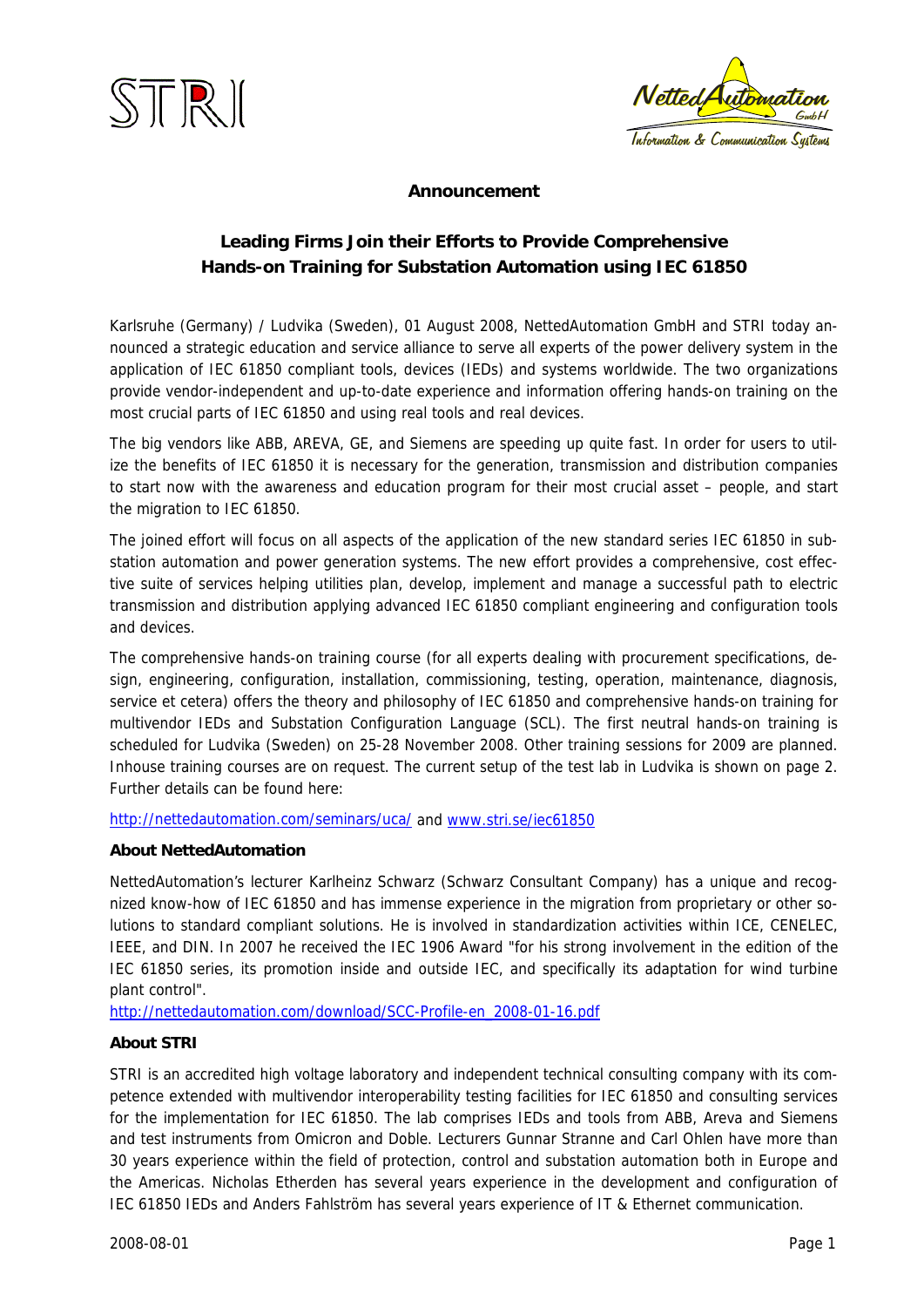



Current setup of typical devices at the STRI laboratory to be used for the first hands-on training course in November 2008:



### **STRI INDEPENDENT INTEROPERABILITY LABORATORY FOR IEC 61850**

A complete substation can be modeled using state-of-the art IEDs from ABB, Areva and Siemens, switches from RuggedCom and test sets from Omicron and Doble. Additional IEDs, switches, gate ways and test sets from other manufacturers can be added. Vendor specific as well as third party software is used for IEC 61850 engineering and configuration. The interoperability verification will consequently cover both IEDs, switches, software and test sets.

Contact:

Carl Öhlén Manager Marketing & Management Consulting STRI AB Box 707 SE-771 80 LUDVIKA, Sweden Direct phone +46 (0)240 795 02 Mobile +46 (0)70-6179562 Fax +46 (0)240 807 66 [carl.ohlen@stri.se](mailto:carl.ohlen@stri.se)

Karlheinz Schwarz NettedAutomation GmbH Im Eichbaeumle 108 76139 Karlsruhe **Germany** Phone +49-721-684844 Fax +49-721-679387 [karlheinz.schwarz@nettedautomation.com](mailto:karlheinz.schwarz@nettedautomation.com)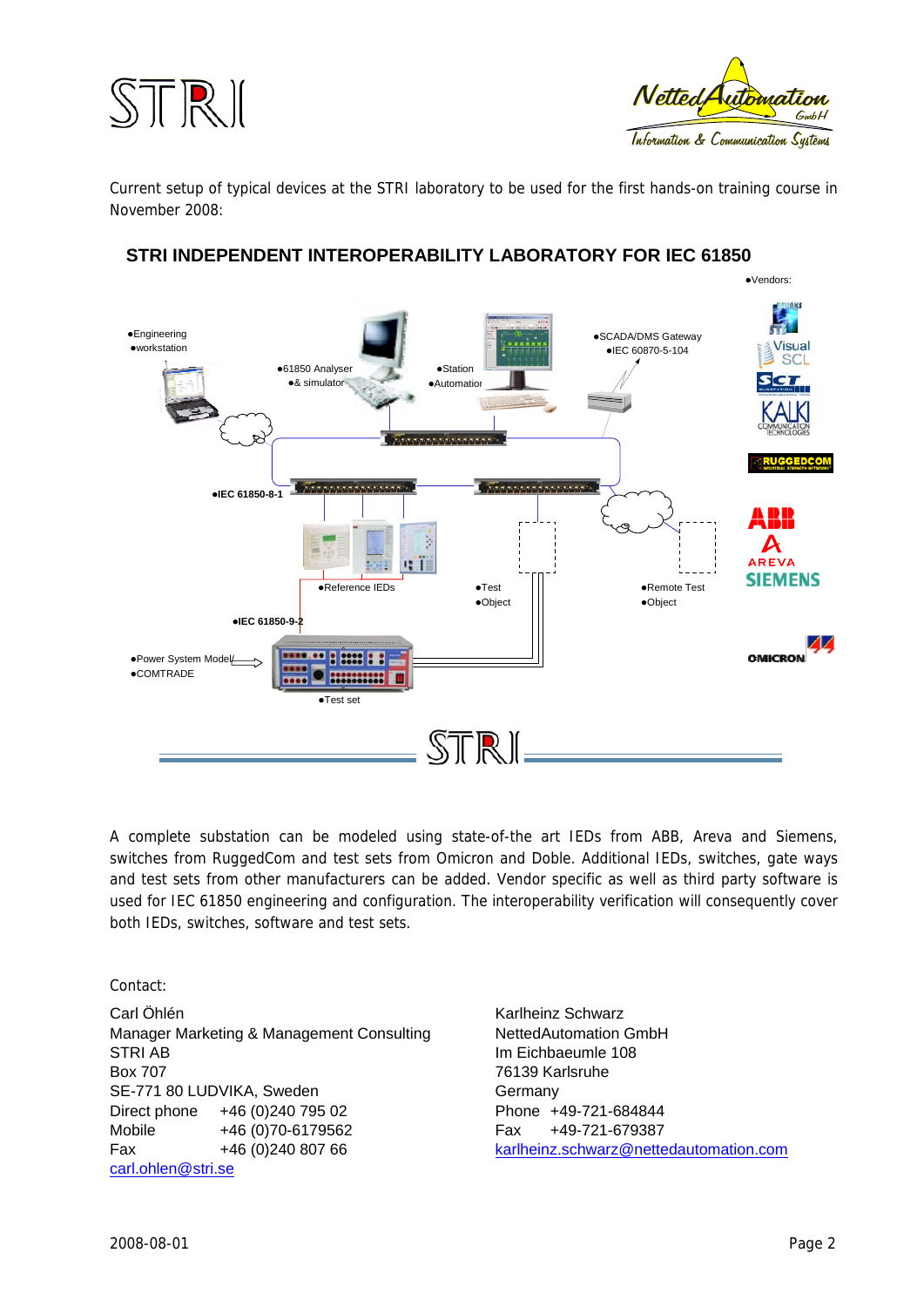





## **IEC 61850 Comprehensive & Independent Hands-on Training**

### **The future of power systems requires comprehensive know-how**

IEC 61850 is the global standard for Substation Automation. It allows for and open and "future proof" design, different architectures and possibilities to combine products from multiple vendors. This new standard has many new possibilities but also challenges. By using the inherent advantages of IEC 61850 it is possible to optimize more reliable and cost effective solutions.

The big vendors are speeding up quite fast. In order for users and system integrators to utilize the benefits of IEC 61850 it is necessary for the generation, transmission and distribution companies to start now with the awareness and education program for their most crucial asset – people, and start the migration to IEC 61850.

### **Objective and structure of the training**

This training has the objective to provide both theory and practice on the application of IEC 61850 in a substation by following the planning, design and engineering process for real applications all the way to configuration and testing based on a real multivendor test installation. The 4 day course consists of:

- **Module 1** gives a level 1 introduction to the IEC 61850 standard together with a summary with real applications and the demonstration of STRI facilities for multivendor interoperability testing.
- **Module 2** gives an independent and more detailed update on the IEC 61850 standard for substation and device modeling as well as communication principles with real examples.
- **Module 3** will present possible functional allocation and architecture of a typical substation with state of the art IEDs from different manufacturers (ABB, Areva, Siemens) as well as available test sets (Omicron, Doble, Programma) with group sessions on how to optimize the solution**.**
- **Module 4** is divided in two parallel courses. Option 1 IEC 61850 hands-on workshop demonstrating interoperability of protection and control devices from ABB, Areva and Siemens. Option 2 – Substation Configuration Language (SCL) hands-on workshop. Learn what you need to know for specification, evaluation, verification, and maintenance of IEC 61850 substations and IEDs.

### **Your IEC 61850 hands on training competence resources**

This training is a joint initiative by NettedAutomation GmbH (Germany) and STRI (Sweden).

NettedAutomation's lecturer Karlheinz Schwarz has a unique and recognized know-how of IEC 61850 and has immense experience in the migration from proprietary or other solutions to standard compliant solutions. He is involved in standardization activities within IEC, ISO, CENELEC, IEEE and DIN. In 2007 he received the IEC 1906 Award "for his strong involvement in the edition of the IEC 61850 series, its promotion inside and outside IEC, and specifically its adaptation for wind turbine plant control".

STRI is an accredited high voltage laboratory and independent technical consulting company with its competence extended with multivendor interoperability testing facilities for IEC 61850 and consulting services for IEC 61850. The lab comprises IEDs and tools from ABB, Areva and Siemens together with test sets from Omicron and Doble. Lecturers Gunnar Stranne and Carl Ohlen have more than 30 years experience within the field of protection, control and substation automation both in Europe and the Americas. Nicholas Etherden has several years experience in the development and configuration of IEC 61850 IEDs and Anders Fahlström has several years experience of IT & Ethernet communication.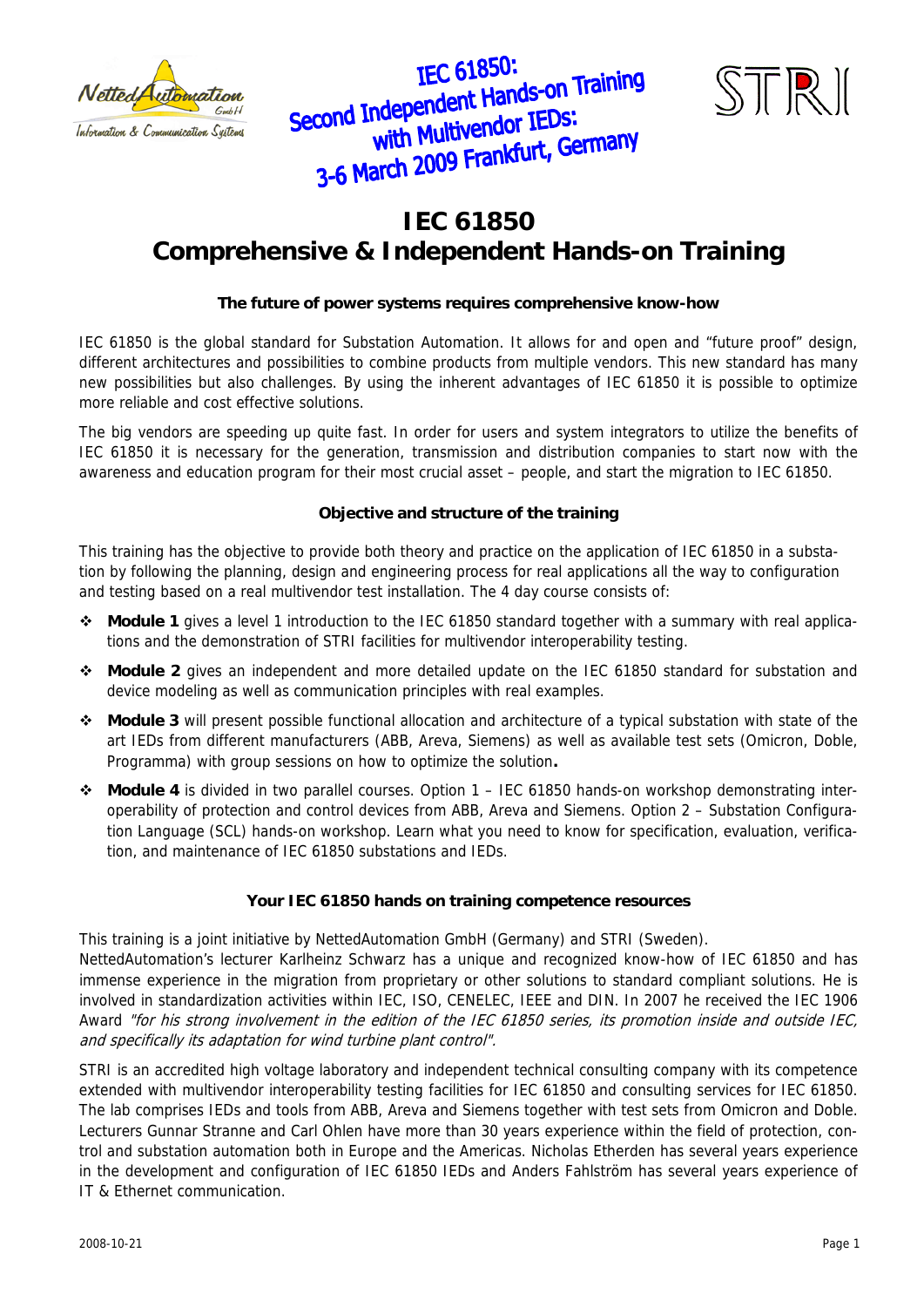

**IEC 61850:** IEC 61850:<br>Second Independent Hands-on Training<br>with Multivendor IEDS: ndependent rights<br>with Multivendor IEDs: **3-6 March 2009 Frankfurt, Germany**<br>Training Program



### **Location: Frankfurt, Germany**

### **Day 1 – Thuesday 3rd of March 2009**

| $10^{00} - 10^{10}$ | Welcome and course introduction         | Karlheinz Schwarz, SCC              |
|---------------------|-----------------------------------------|-------------------------------------|
| $10^{10} - 16^{00}$ | <b>IEC 61850 Level 1</b>                | Karlheinz Schwarz, SCC              |
| $16^{00} - 17^{00}$ | Application and IEC 61850 demonstration | Carl Öhlen, Nicholas Etherden, STRI |

19<sup>00</sup> Welcome drink for all participants

\* The demonstration and welcome event is open for participant arriving for day 2.

### **Day 2 – Wednesday 4th of March 2009**

| $09^{00} - 17^{00}$ | IEC 61850 Level 2 | Karlheinz Schwarz, SCC |
|---------------------|-------------------|------------------------|
| $18^{00}$           | Course dinner     |                        |

### **Day 3 – Thursday 5th of March 2009**

| $08^{00} - 15^{00}$ | Application of IEC 61850 in protection  | Gunnar Stranne, Carl Öhlen, STRI * |
|---------------------|-----------------------------------------|------------------------------------|
|                     | and control (Theory and group sessions) |                                    |

### $15^{00}$ -16<sup>00</sup> Questions, answers and discussions All

\* Karlheinz Schwarz, SCC and engineers from STRI IEC 61850 Independent Interoperability Laboratory, will be available during day 3 for answering questions and providing more details on the standard series and the use in IEDs, tools and substations.

### **Hands-on Sessions**

### **Day 3 – Thursday 5th of March 2009**

| $16^{00} - 17^{30}$ | Introduction for participants of workshop    | Nicholas Etherden/Karlheinz Schwarz             |
|---------------------|----------------------------------------------|-------------------------------------------------|
|                     | Day 4 - Friday 6 of March 2009               |                                                 |
| $8^{00} - 15^{00}$  | IEC 61850 interoperability workshop          | Nicholas Etherden,<br>Andrea Bonetti, Programma |
| $8^{00} - 15^{00}$  | Substation Configuration Language workshop   | Karlheinz Schwarz                               |
| $15^{00} - 16^{00}$ | Comparison of results from workshops and Q&A | All                                             |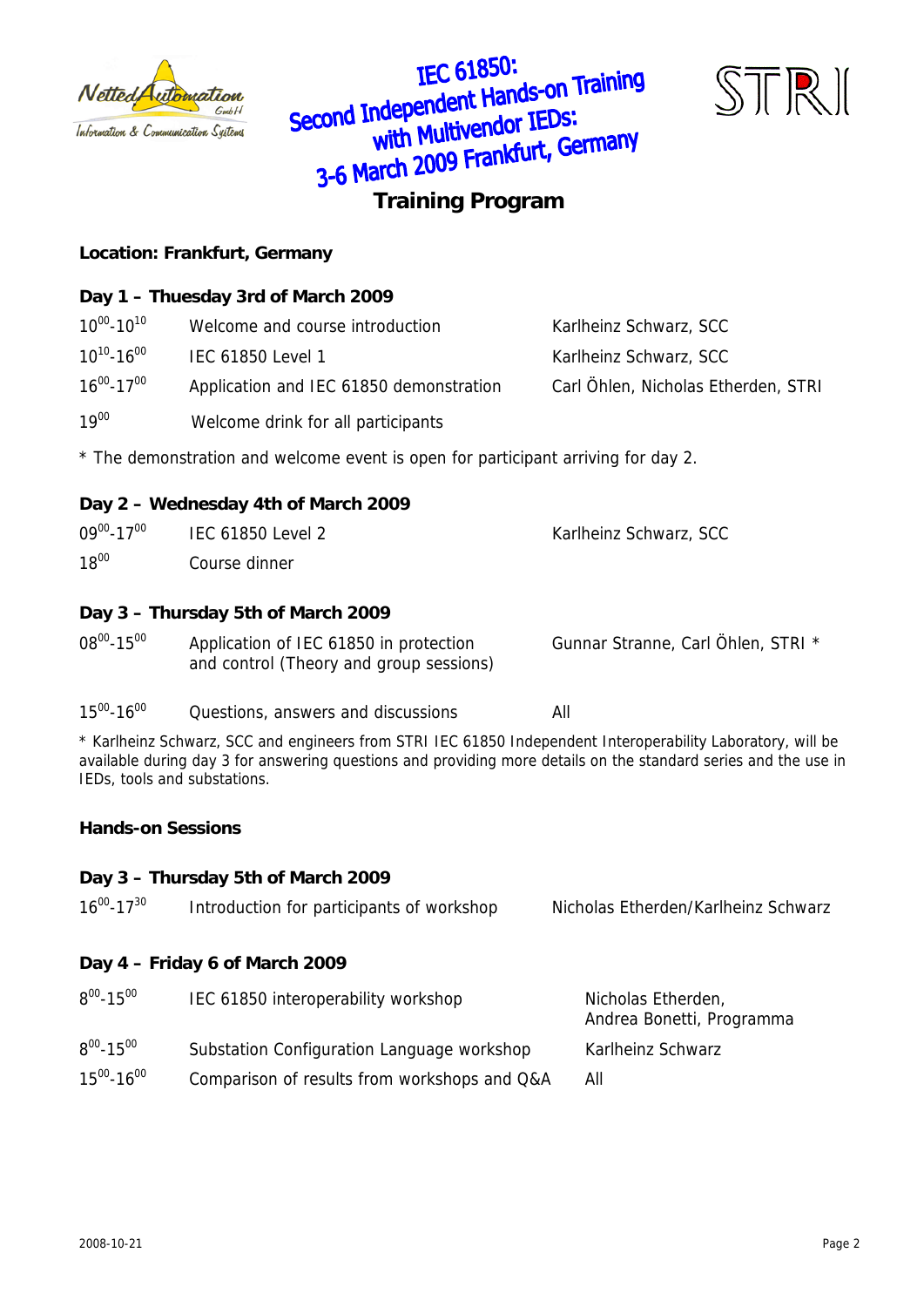





### **Training Content**

### **Module 1/Day 1**

Introduction to IEC 61850, the basics of the standard series, updates and other extensions. Presentation of the STRI multivendor application with ABB, Areva and Siemens IEDs for a typical substation. Demonstration of compliant IEC 61850 software, devices and test procedures in STRI's Independent IEC 61850 laboratory.

People arriving for day 2 are welcome to take part in demonstrations and evening activities.

### **Module 2/Day 2**

IEC 61850 substation and device modeling and communication principles (GOOSE, Sample Values, Client/Server applications). What you need to know for specification, evaluation, verification and maintenance of IEC 61850 systems (whole substations and IEDs).

### **Module 3/Day 3**

Review of available functions and possible architectures for substation automation. Optimized application of IEC 61850 in power utilities with examples based on the STRI multivendor application with ABB, Areva and Siemens IEDs for a typical substation. Morning session with theory and afternoon with group workshop to design and specify typical substation functions.

### **Module 4/Day 3 evening + Day 4**

Module 4A: IED interoperability workshop (limited to 12 people)

The intention is to create a small system demonstrating interoperability of protection and control devices from ABB, Areva and Siemens. The participants will be divided in three subgroups with the task of browsing the IED model of each device (using self-description, validation of model and SCL file) and creating outgoing GOOSE messages from their relay. After lunch the network traffic is jointly analyzed and the reception of GOOSE messages will be configured in smaller groups. Finally the system is tested through e.g. simple multi-protection tripping schemes and the use of IEC 61850 compatible test devices.

Participant gets hands-on experience of at least two vendors IEC 61850 implementation in IEDs and tools. Experience in system debugging and network traffic analysis using third party and open source tools is gained.

Module 4B: Substation Configuration Language (SCL) workshop (limited to 12 people)

The workshop focuses on the design of typical substation functions and the engineering of the substation and IEDs according to the engineering process described in edition 2 of IEC 61850-6 (SCL). The participants will use third-party functional specification, design and engineering tools to design ICD files, substation sections, communication sections, IED sections and DataTypeTemplates. The participants will create a SCD file that is used to generate a fully functional IED (IEC 61850) server simulator. The SCD file is also used as import file for an IED configuration tool to configure a real IED (data model, server and GOOSE message). During the last hour of the workshop the two groups join for the IED configuration by use of the SCD file created by the SCL group.

This workshop 4B requires participants to bring their own notebooks (at least one for two attendees). The demo tools (from third parties) required will be provided by NettedAutomation prior to the beginning of day 4.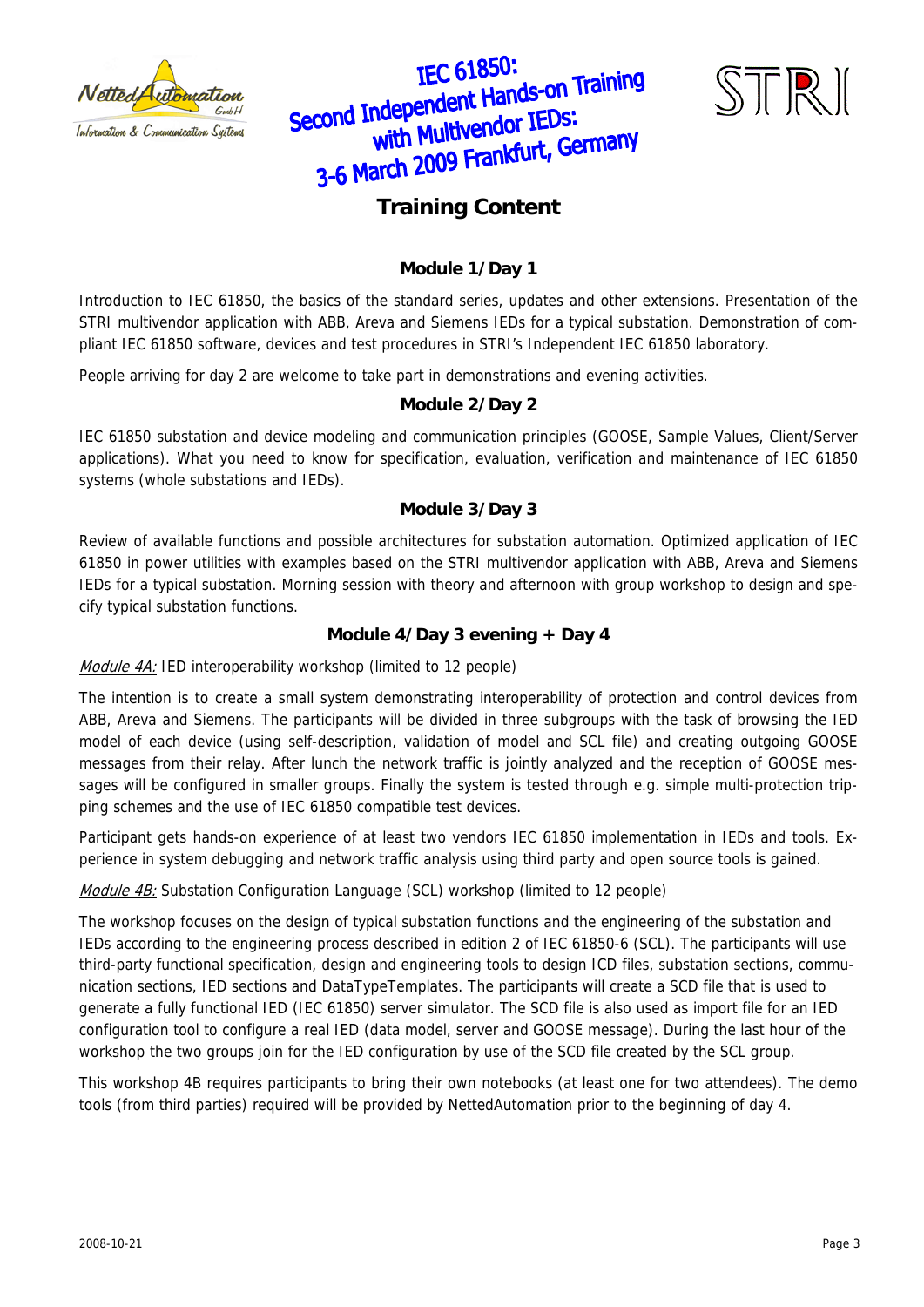

# IEC 61850: IEC 61850:<br>Second Independent Hands-on Training<br>with Multivendor IEDs: independent Hands officers with Multivendor LEDS.<br>3-6 March 2009 Frankfurt, Germany



### **Registration Options and Prices**

Module 1 is intended for engineers and decision makers working with substation automation, IT strategies and/or asset management within power utilities for generation, transmission and distribution to get an introduction to and update of the present status on IEC 61850 and its applications.

Module 2 and 3 is intended for engineers working with the planning, specification, design, operation and maintenance of substation automation to get a deeper understanding for migration to and application of IEC 61850. Module 4 is intended for engineers specializing in the application, engineering, configuration and testing of IEDs for protection and control in an IEC 61850 based system.

| Module 1    | IEC 61850 Level 1 (when booked alone)                                       | 600 EUR   |
|-------------|-----------------------------------------------------------------------------|-----------|
| Module 1    | IEC 61850 Level 1 (when booked with other modules)                          | 400 EUR   |
| Modules 2-3 | IEC 61850 Level 2 and applications                                          | 1.100 EUR |
|             | Modules 2-4a IEC 61850 Level 2, applications $+$ interop. workshop (max 12) | 1.950 EUR |
|             | Modules 2-4b IEC 61850 Level 2, applications $+$ SCL workshop (max 12)      | 1.750 EUR |

Please read more on [www.stri.se/iec61850](http://www.stri.se/iec61850) and [www.nettedautomation.com/seminars.](http://www.nettedautomation.com/seminars) Since the number of participants is limited please email a non-binding "Interest to participate" with an indication for which module you want to participate in to [stri@stri.se](mailto:stri@stri.se) before September 30, 2008. You will then receive a formal registration form. Formal registration depending on availability is required latest November  $1<sup>st</sup>$ . We reserve the right to cancel the training course if the number of registered participants is less than 15 at that date. For additional dates and inhouse hands-on training courses please contact Mr. Carl Öhlén or Mr. Karlheinz Schwarz (contact see below).

### **Curriculum vitae of Lecturers**

**Karlheinz Schwarz** received his diploma (masters degree) in Information Technology at the University of Segen (Germany) 1982. He has held a management position within Siemens and has an immense experience in the migration from proprietary or other solutions to standard compliant solutions. He is involved in many standardization activities within IEC, CENELEC, IEEE and DIN since 1985. He received in 2007 the IEC 1906 Award "for his strong involvement in the edition of the IEC 61850 series, its promotion inside and outside IEC, and specifically its adaptation for wind turbine plant control". He has since many years as an independent consultant provided training courses and consulting services for IEC 61850 all over the world

(http://nettedautomation.com/download/SCC-Profile-en\_2008-01-16.pdf).

**Carl Öhlen** from STRI has a MSc in Electrical Engineering at The Royal Institute of Technology in Stockholm, 1973. He has more than 30 years of experience in protection, control and substation automation working for Vattenfall, Programma and ABB in Sweden, Switzerland, Brazil and USA. He is author of several CIGRE & IEEE papers as well as books within this field and has held a management position within ABB during the introduction of IEC 61850 IED product family.

**Gunnar Stranne** has more than 40 years experience in application of protection, control and substation automation working for ABB and GEC-Alstom (Now Areva) with base in Sweden (20 years) and USA (20 years). He has been lecturer in many seminars and is author of IEEE papers including training of IEC 61850 IED products and tools.

**Nicholas Etherden** from STRI has a Master of Science in Engineering Physics from Uppsala University, 2001. He has several years experience from the development of a new IED family for IEC 61850 as application engineer, project manager and product marketing manager at ABB. This includes tools, application development and application support.

**Andrea Bonetti** from Programma Electric AB, graduated as electrical engineer at Universitá La Sapienza in Rome, Italy in 1993. Between 1998 an 2008 Andrea worked as relay engineer for after sales customer support and training at ABB Substation Automation Products in Västerås, Sweden, and has participated in several IEC 61850 projects with protection/control applications.

Karlheinz Schwarz, NettedAutomation GmbH Im Eichbaeumle 108 76139 Karlsruhe Germany Phone +49-721-684844 Fax +49-721-679387 [karlheinz.schwarz@nettedautomation.com](mailto:karlheinz.schwarz@nettedautomation.com)

Carl Öhlén, STRI AB Box 707 SE-771 80 LUDVIKA, Sweden Direct phone +46 (0)240 795 02 Mobile +46 (0)70-6179562 Fax +46 (0)240 807 66 [carl.ohlen@stri.se](mailto:carl.ohlen@stri.se)